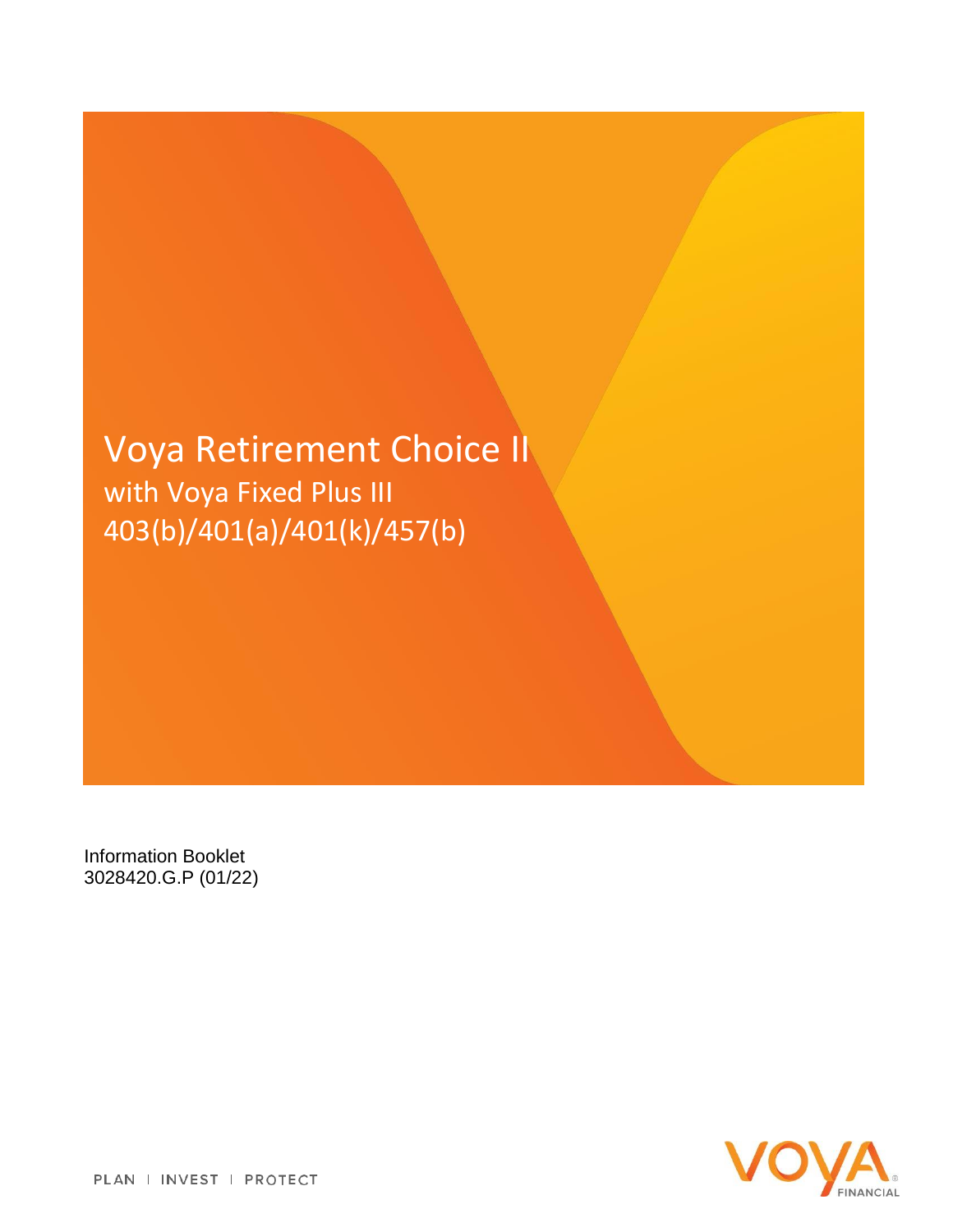## **Voya Retirement Choice II With Voya Fixed Plus III**

403(b)/401(a)/401(k)/457(b)

*Why Reading this Information Booklet is Important***.** Before you participate in **Voya Retirement Choice II**  through your employer's retirement plan (the "Plan"), you (the "employee"/ "participant") should read this information booklet. Plan sponsors (generally your employer) should read this information booklet to help determine if the program is appropriate for their Plan. Please note that this information booklet is provided as an overview of the program, which may be subject to change. In the event of a conflict between this information and the contract, the terms of the contract will prevail. Please keep this information booklet for futurereference.

## **OVERVIEW**

Your employer has established a retirement Plan for you. The Voya Retirement Choice II packaged program (the "Program") is offered as a funding option for that Plan. The Program includes a Custodial Account Agreement or Trust Agreement between your employer and Voya Institutional Trust Company (which may also include as parties Voya Financial Partners, LLC and Voya Retirement Insurance and Annuity Company); and a group fixed annuity contract between your employer and Voya Retirement Insurance and Annuity Company (the "Company<sup>1</sup> ," "we," "us," "our"). These companies are not a party to your employer's retirement Plan and have no responsibility for any assets of the Plan prior to their receipt by the applicable company. Your employer has also entered into a service agreement with the Company, under which we provide administrative services to your employer's retirement Plan.

The Program provides a menu of investment options for your retirement Plan that allows employee and employer (where available) contributions to be invested in:

- Mutual fund shares which are available through a custodial or trust account (mutual funds are not part of the Fixed Plus contract); and/or
- The Voya Fixed Plus Account (the "Fixed Plus Account"), a credited interest option which offers stability of principal through a group fixed annuity contract that we issue (the Fixed Plus contract).

As described in your enrollment material, you will have access to your account information through our interactive voice response telephone service and via the internet at **[www.voyaretirementplans.com](http://www.voyaretirementplans.com/)**.

## **PARTICIPANT ACCOUNTS**

Plan contributions are submitted by the plan sponsor and applied to participant accounts. The contributions are allocated to the investment options selected by the plan sponsor to provide future retirement income for plan participants. If allowed by your plan, you will be able to select among such investment options for your own participant account. For each account we maintain multiple record sources for crediting select types of employer and participant contributions and to accept rollovers from other sponsored plans and Individual Retirement Accounts and Annuities ("IRAs") as allowed by the plan.

The plan sponsor or the Company may declare a contribution cessation date upon notice to the other. The contribution cessation date should be specified in the notice and must be at least 90 days from the date of the notice. After a contribution cessation date is declared, no further Contributions will be made to this Program and no new plan accounts will be established.

<sup>&</sup>lt;sup>1</sup> The Company is an indirect, wholly-owned subsidiary of Voya Financial, Inc. ("Voya®"). Securities are distributed through Voya Financial Partners, LLC or through other broker-dealers with which Voya Financial Partners, LLC has selling agreements. Financial planning is offered by Voya Financial Advisors, Inc. Voya Financial Partners, LLC and Voya Financial Advisors, Inc. are both members of the Financial Industry Regulatory Authority ("FINRA") and the Securities Investor Protection Corporation ("SIPC"). Both are also members of the Voya® family of companies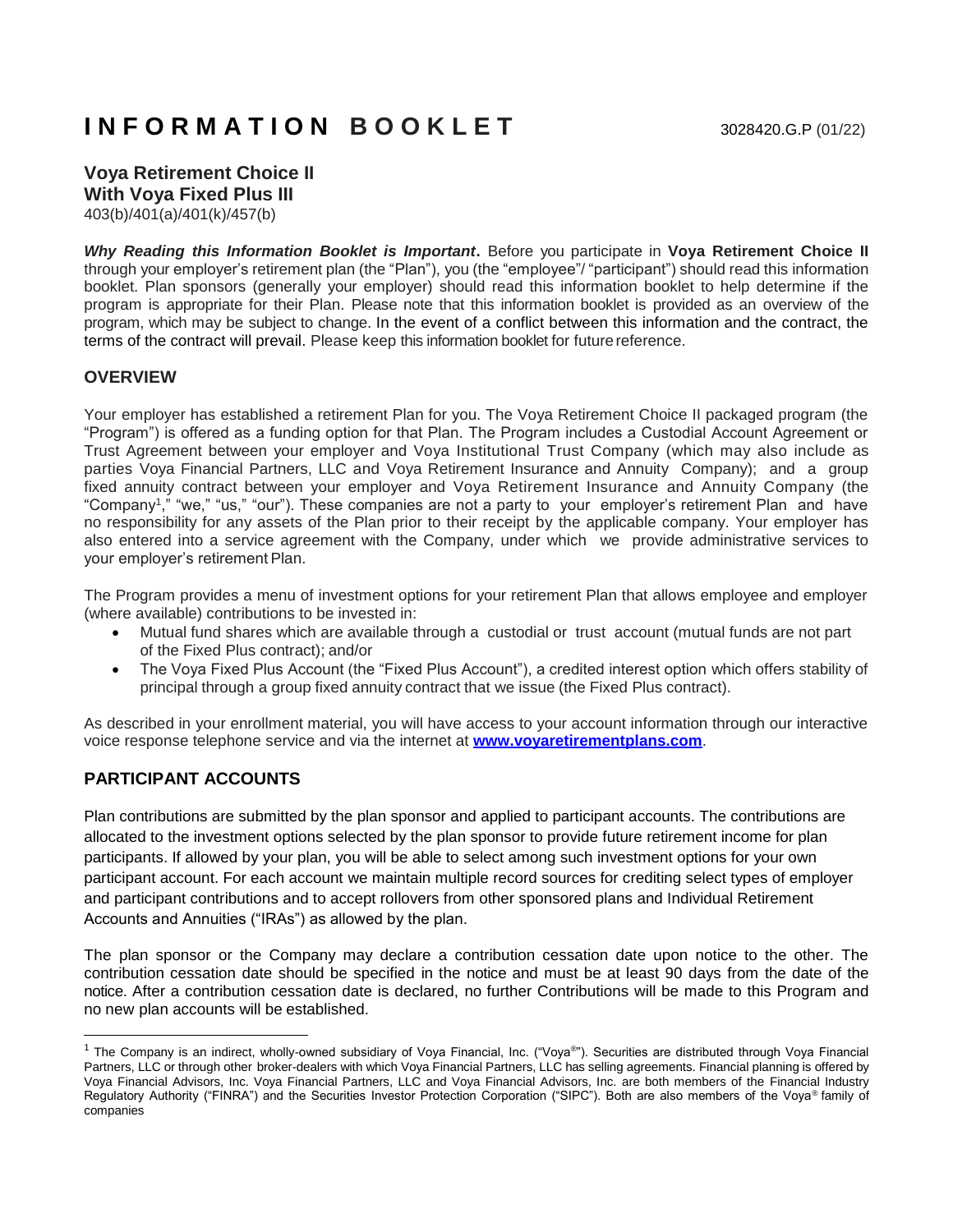#### **INVESTMENT OPTIONS**

The Company will establish and maintain one integrated account record for each participant reflecting both the mutual fund investment options and the Fixed Plus Account credited interest option. W hen we establish your account, you may, with your employer's authorization, direct account assets to any of the available options. At our discretion, we may add, restrict, or withdraw the availability of any investment options in the future.

**Mutual funds:** All mutual fund shares are held in the applicable custodial or trust account and are registered in the name of the custodian or trustee respectively. **Remember that mutual fund values fluctuate with market conditions and, when surrendered, the principal may be worth more or less than the original amount invested.**

**You should consider the investment objectives, risks, and charges and expenses of mutual funds offered through a retirement Plan carefully before investing. The fund prospectuses contain this and other information, and can be obtained by contacting your local representative or contacting us at the telephone number or address shown in the "QUESTIONS: CONTACTING THE COMPANY" section at the end of this information booklet. Please read the information carefully before investing.**

**Fixed Plus Account Credited Interest Option:** The Fixed Plus Account credited interest option offers stability of principal and credits interest on amounts allocated to this option. Amounts invested in the Fixed Plus Account are held in the Company's general account that supports insurance and annuity obligations. Interests in the Fixed Plus Account have not been registered with the U.S. Securities and Exchange Commission ("SEC") in reliance on exemptions under the Securities Act of 1933, as amended. The safety of the interest rate guarantees under the Fixed Plus contract is dependent upon the Company's claims-paying ability. The guarantees do not apply to the investment return or principal under the mutual funds.

The Fixed Plus Account consists of a minimum guaranteed interest rate ("GMIR") that is set for the life of the contract. The GMIR is stated in the Fixed Plus contract. Each calendar year (1/1 to 12/31), the Company will also set a one-year minimum guaranteed floor rate which will apply to all amounts held in the Fixed Plus Account during that calendar year. This one-year minimum guaranteed floor rate is currently equal to the GMIR and is guaranteed to never be less than the GMIR for the life of the contract.

During the year, the Company will credit interest to the Fixed Plus Account at a "current credited interest rate". The current credited interest rate may change but is guaranteed not to be below either the minimum guaranteed floor rate or the GMIR. Voya will not apply a decrease to the current rate following a rate change initiated solely by us prior to the last day of the three-month period measured from the first day of the month in which such change was effective. The current rate for a plan's initial investment in the Voya Fixed Plus Account may be in effect for less than a full three-month period.

All interest rates applicable to the Fixed Plus Account are expressed as an annual effective yield. Interest is credited to your account on a daily basis. Once credited, the interest becomes a part of your principal. This means that your account earns compound interest. Taking the effect of compounding into account, the interest credited to your account daily yields the current credited interest rate. Any changes in rates will apply to all amounts in the Fixed Plus Account.

There are restrictions on transfers and withdrawals associated with the Fixed Plus Account; see the **"TRANSFERS"** and **"WITHDRAWALS"** sections for more details.

#### **PARTICIPANT RECORDKEEPING FEES**

One or more of the following fees may apply:

**Annual Participant Service Fee (sometimes referred to as maintenance fee):** An annual fee may be deducted from your account. This fee may be waived, reduced, or eliminated in certain circumstances. If applicable, a pro-rata portion of the fee is deducted quarterly from all investment options within each money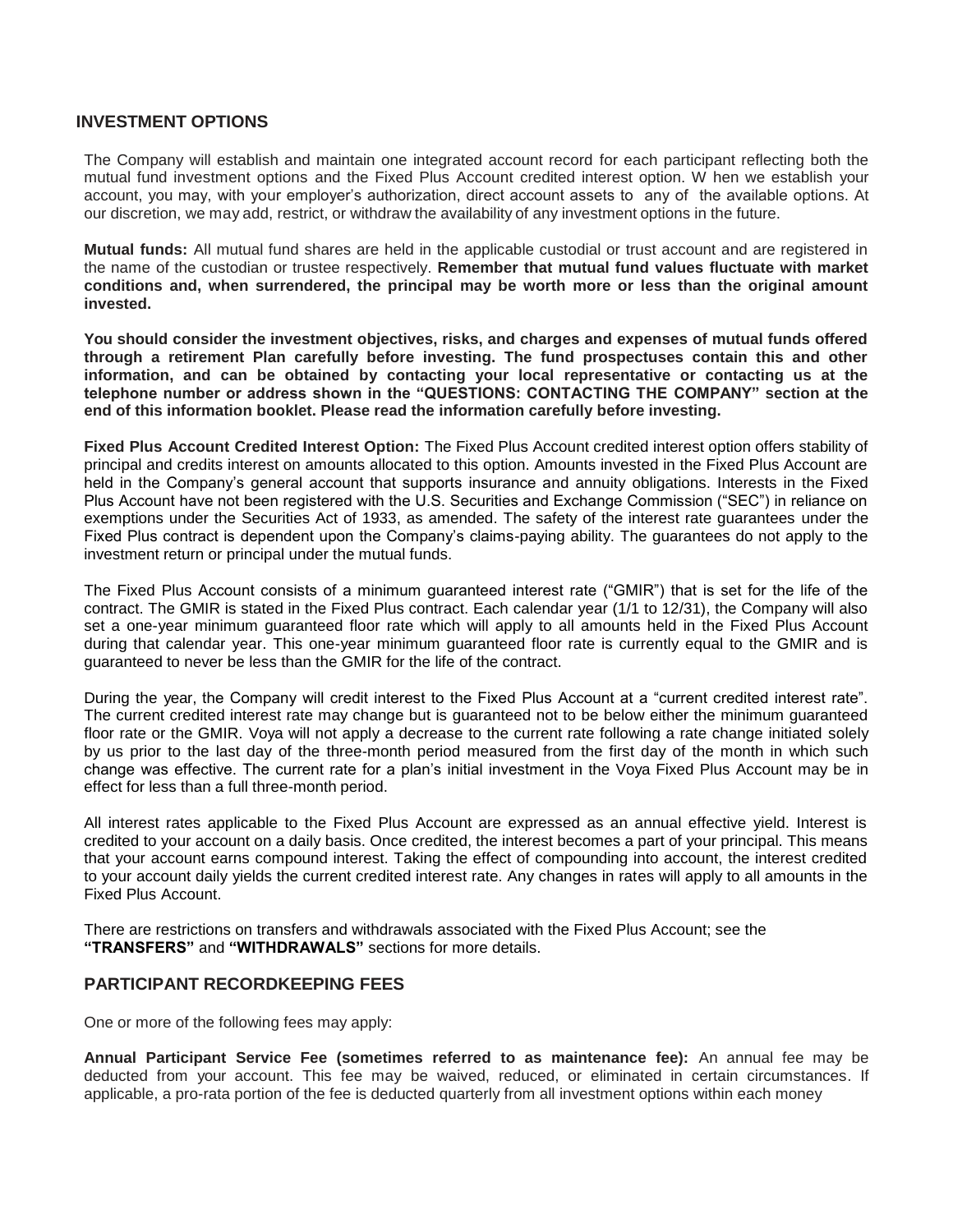source selected by the plan sponsor for the deduction of this fee (e.g., employee contribution source, employer contribution source, employee Roth Account source).

**Annual Asset-Based Service Fee:** An annual asset-based fee may be deducted from your account for recordkeeping and administrative services provided to your employer's Plan. The maximum annual assetbased fee will be no more than 1.00% and may vary by investment option. This fee may be waived, reduced, or eliminated in certain circumstances. If applicable, a pro-rata portion of the asset-based fee is calculated and deducted quarterly from all investment options, or from the mutual fund assets only, depending upon your employer's Plan. It will appear on your statements as a flat dollar amount deducted from all applicable investment options.

Recordkeeping fees can be found on the Performance Update and Fee Disclosure (if applicable).

The recordkeeping and administrative services the Company provides in connection with your employer's Plan include:

- Quarterly account statements;
- Tax reporting on distributions;
- Tax withholding;
- Required minimum distribution processing;
- Systematic withdrawal processing;
- Account Rebalancing;
- Asset allocation tools;
- Internet account and transaction capability;
- Telephone account capability;
- Customer service call center; and
- On-line financial calculators.

### **ADDITIONAL FEES**

You may be assessed the following additional service fees:

- Loan initiation fee of up to \$100;
- "Stop payment" requested within 10 days of check issuance, \$50 per check;and
- Other fees as elected by your employer for additional services.

#### **Fund Fees and Expenses**

Each mutual fund deducts management fees from the amounts allocated to the fund. In addition, each fund deducts other expenses which may include service fees that may be used to compensate service providers, including the Company and its affiliates, for administrative and plan sponsor or participant services provided on behalf of the fund. Furthermore, certain funds deduct a distribution or 12b-1 fee, up to 1.00%, which is used to finance any activity that is primarily intended to result in the sale of fund shares. Certain funds may also deduct redemption fees if fund shares are not held for a specified period. **To learn more about fund fees and expenses, the additional factors that can affect the value of a fund's shares and other important information about the funds, refer to the fund prospectuses, fee disclosure (if applicable) and the fund fact sheets, which can be obtained by contacting us at the telephone number or address shown in the "Questions: Contacting the Company" section at the end of this information booklet.**

#### **Revenue from the Funds**

The Company or its affiliates may receive compensation from each of the funds or the funds' affiliates. This revenue may include:

- A share of the management fee;
- Service fees:
- For certain share classes, 12b-1 fees; and
- Additional payments (sometimes referred to as revenue sharing).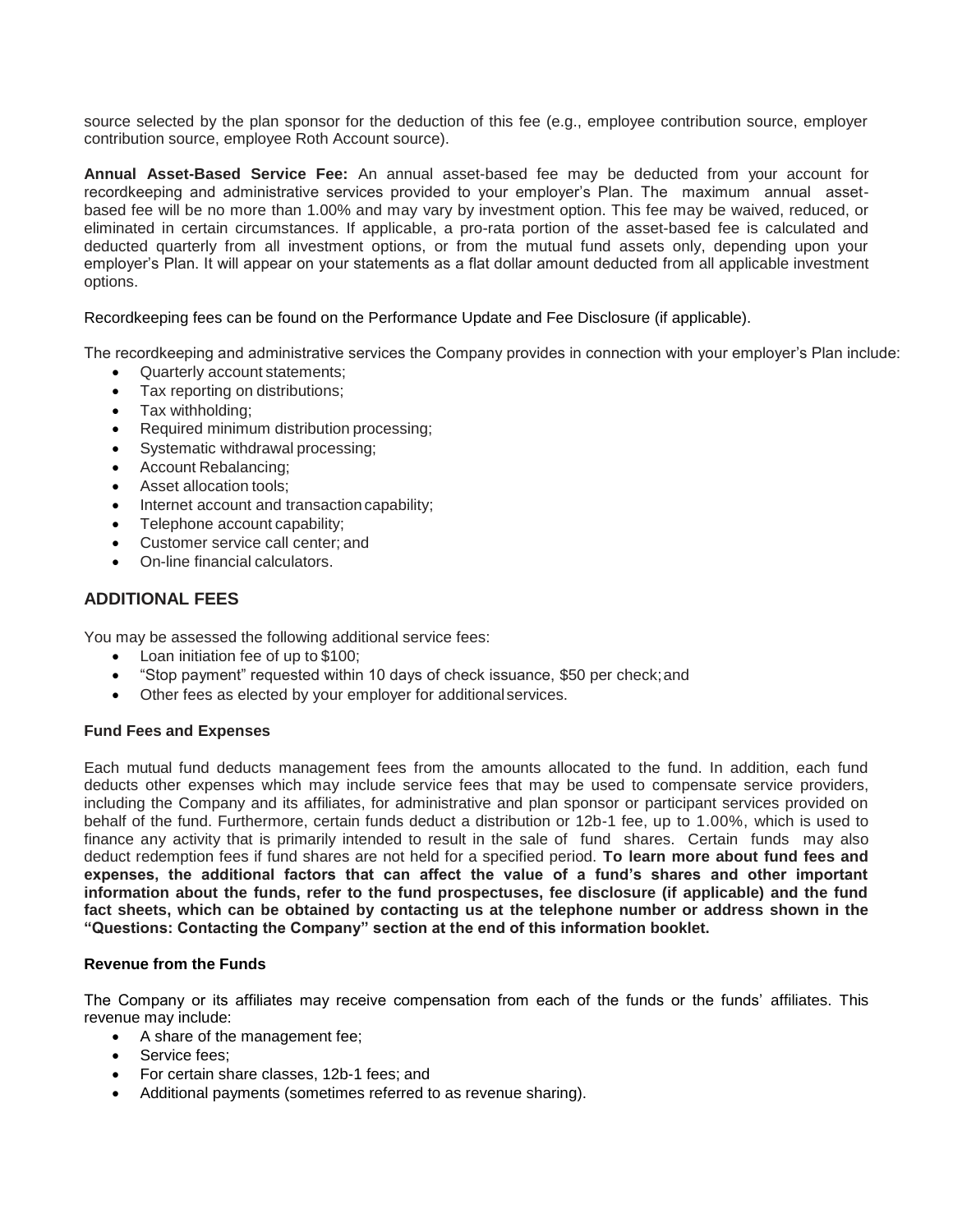12b-1 fees are used to compensate the Company and its affiliates for distribution related activity. Service fees and additional payments (sometimes collectively referred to as sub-accounting fees) help compensate the Company and its affiliates for administrative, recordkeeping or other services that we provide to the funds or the funds' affiliates.

The management fee, service fees and 12b-1 fees are deducted from fund assets. Any such fees deducted from fund assets are disclosed in the fund prospectuses. Additional payments, which are not deducted from fund assets and may be paid out of the legitimate profits of fund advisers and/or other fund affiliates, do not increase, directly or indirectly, fund fees and expenses, and we may use these additional payments to finance distribution. The amount of revenue the Company may receive from each of the funds or from the funds' affiliates may be substantial, although the amount and types of revenue vary with respect to each of the funds offered through the Program. This revenue is one of several factors we consider when determining Program fees and charges and whether to offer a fund through the Program. The Company expects to earn a profit from this revenue to the extent it exceeds the Company's expenses, including the payment of sales compensation to our distributors. **Fund revenue is important to the Company's profitability and it is generally more profitable for us to offer, and we receive more revenue from, affiliated funds than unaffiliated funds.**

The Company may also receive additional compensation in the form of intercompany payments from an affiliated fund's investment adviser or the investment adviser's parent in order to allocate revenue and profits across the organization. The intercompany payments and other revenue received from affiliated funds provide the Company with a financial incentive to offer affiliated funds through the contract rather than unaffiliated funds.

#### **Compensation Arrangements**

Sales professionals provide numerous services including services to plan sponsors and plan participants. These may include installing and servicing the Program by providing product explanations, and periodically reviewing participants' retirement needs and available investment options. Persons who offer and sell the Programs may be paid a commission. Commissions may be paid as flat dollar amount and/or as a percentage ranging from 0% to 3% on recurring payments made during the first year of the participant or contract account, recurring payments after the first year of the participant or contract account, transferred assets and increased payments. In addition, the Company may pay an asset-based commission ranging up to 0.50%. We may also pay additional flat dollar amounts to qualifying registered representatives based on a participant's increased or restarted contributions and/or the number of new participant enrollments over a specified period. In some cases, we may also pay flat dollar amounts that may exceed the commission maximums described above.

We intend to recoup this compensation and other expenses paid to sales professionals through fees and charges imposed under the Program, including the Participant Recordkeeping Fees, the revenues received from the funds and their service providers/affiliates, and from the Company's margins on the Fixed Plus Account.

## **EMPLOYER ELECTIONS REGARDING TRANSFER AND WITHDRAWAL PROVISIONS**

Elections made by your employer at the time of application for the Program will determine which specific transfer and withdrawal provisions will apply to your employer's Plan. D etails about the various t ransfer and withdrawal provisions that m ay apply are included in the **" TRANSFERS"** and **"WITHDRAWALS"**  sections below. You will be advised as to the options your employer elected at your enrollment meeting. Please contact your local representative if you are uncertain which options are applicable to your employer's Plan.

## **TRANSFERS**

As authorized by your employer, you may transfer both existing amounts and future contributions among investment options available under the Program. Transfers are subject to the restrictions described below and must occur in accordance with the terms of the applicable fund company account agreement, the Fixed Plus contract, your employer's Plan document, and the Plan Services Agreement. You may request a transfer by telephone or electronically via the Internet (details are included in your enrollment material). You will receive confirmation of the requested changes by mail or electronically, if available, and if you so elect. It is important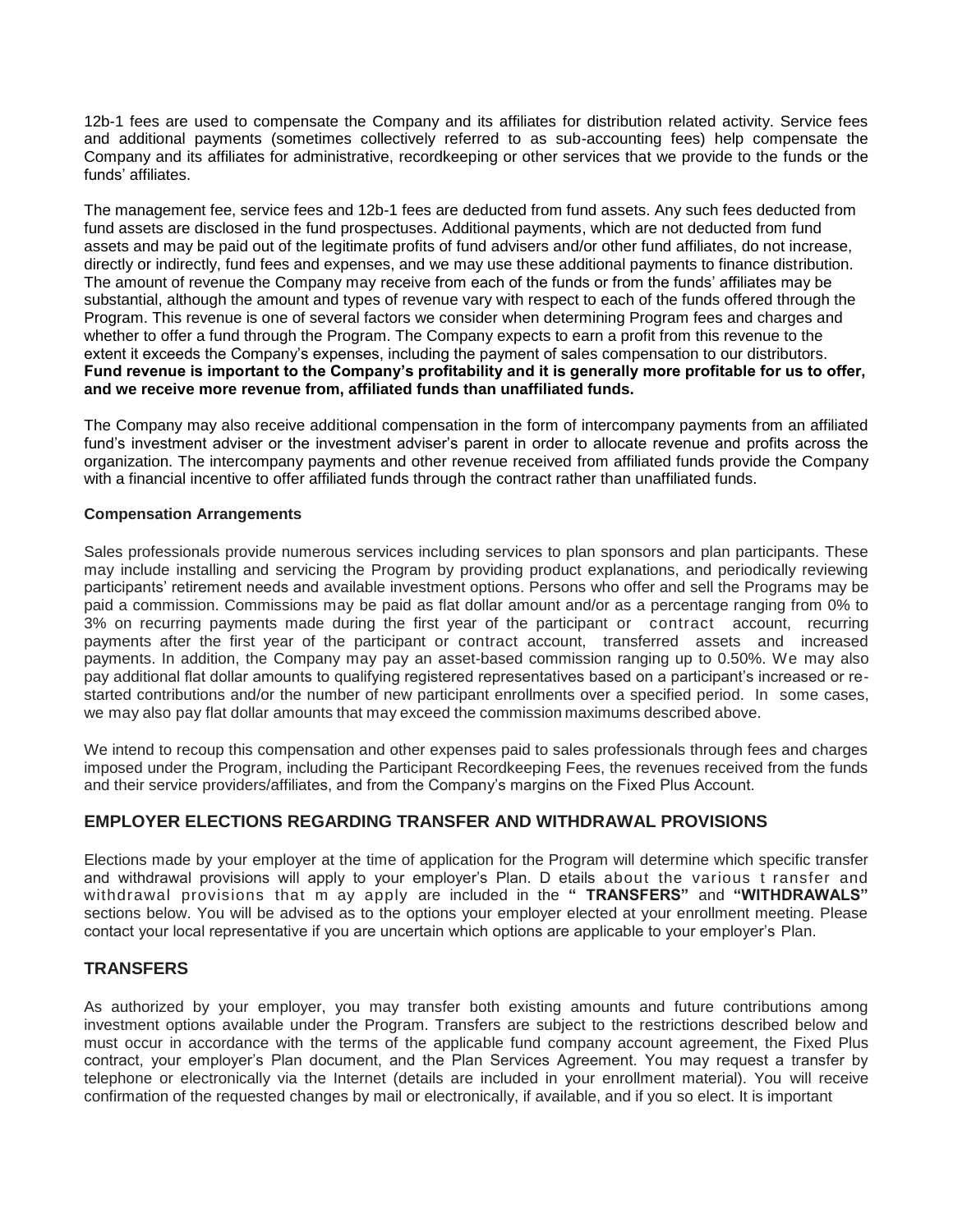that you review your changes carefully. Failure to report any discrepancies within 30 days will indicate that you are in agreement with the transactions in your account as reported on the confirmation.

**Transfer Restrictions Applicable To Your Employer's Plan:** Depending upon the option elected by your employer, transfers are subject to either a "percentage limit" restriction (on amounts from the Fixed Plus Account) *or* an "equity wash" restriction:

- **Percentage Limit Restrictions on Transfers from the Fixed Plus Account:** If your employer elected this option, then you may transfer among the mutual funds in the applicable custodial or trust account without restrictions. Transfers from the Fixed Plus Account are, however, subject to the following restriction:
	- Your employer or you, if allowed by your employer's Plan, may transfer 20% of your account value held in the Fixed Plus Account in each 12-month period. We determine the amount eligible for transfer on the business day we receive a transfer request in good order at our Home Office. We will reduce amounts allowed for transfer by any Fixed Plus Account withdrawals, transfers (including transfers made to issue a Plan loan) or amounts applied to annuity options during the prior 12 months. We reserve the right to include payments made due to the election of any of the systematic distribution options toward the 20% limit. We will waive the percentage limit on transfers when the value in the Fixed Plus Account is \$5,000 or less.
- **Equity Wash Restrictions on Transfers:** Transfers between investment options are allowed at any time, subject to the following equity wash restrictions if there are any Competing Investment Options (see below) under your employer's Plan:
	- $\triangleright$  You may not make transfers directly from the Fixed Plus Account to a Competing Investment Option;
	- $\triangleright$  You may not make a transfer from the Fixed Plus Account to other investment options under the applicable custodial or trust account if a transfer to a Competing Investment Option has taken place within 90 days;
	- $\triangleright$  You may not make a transfer from the Fixed Plus Account to other investment options under the applicable custodial or trust account if a non-benefit withdrawal from a non-Competing Investment Option has taken place within 90 days; and
	- $\triangleright$  You may not make a transfer from a non-Competing Investment Option to a Competing Investment Option if a transfer from the Fixed Plus Account has taken place within 90 days.

Notwithstanding the above equity wash restrictions, automatic transfers from the Fixed Plus Account to the loan investment option (if available) under the applicable custodial account to accommodate a loan request, if allowed under the Plan, are allowed at anytime.

Competing Investment Option: A Competing Investment Option is defined as an investment option that is provided under the applicable Voya Retirement Choice II custodial or trust account that:

- Provides a direct or indirect investment performance quarantee;
- Is, or may be, invested primarily in assets other than common or preferred stock;
- Is, or may be, invested primarily in financial vehicles (such as mutual funds, trusts or insurance contracts) that are invested in assets other than common or preferred stock;
- Is available through the self-directed brokerage account; or
- Is any fund with similar characteristicsto the above.

Examples of such investment options would include money market instruments, repurchase agreements, guaranteed investment contracts, or investments offering a fixed rate of return, or any investment option having a targeted duration of less than three (3) years. Additionally, the self-directed brokerage account is considered a Competing Investment Option. Please contact your local representative to determine which investment options are considered Competing Investment Option under the Fixed Plus contract for your employer'sPlan.

Any non-enforcement of the Competing Investment Option transfer restrictions is temporary and will not constitute a waiver of these requirements. Investment options that no longer accept contributions or transfers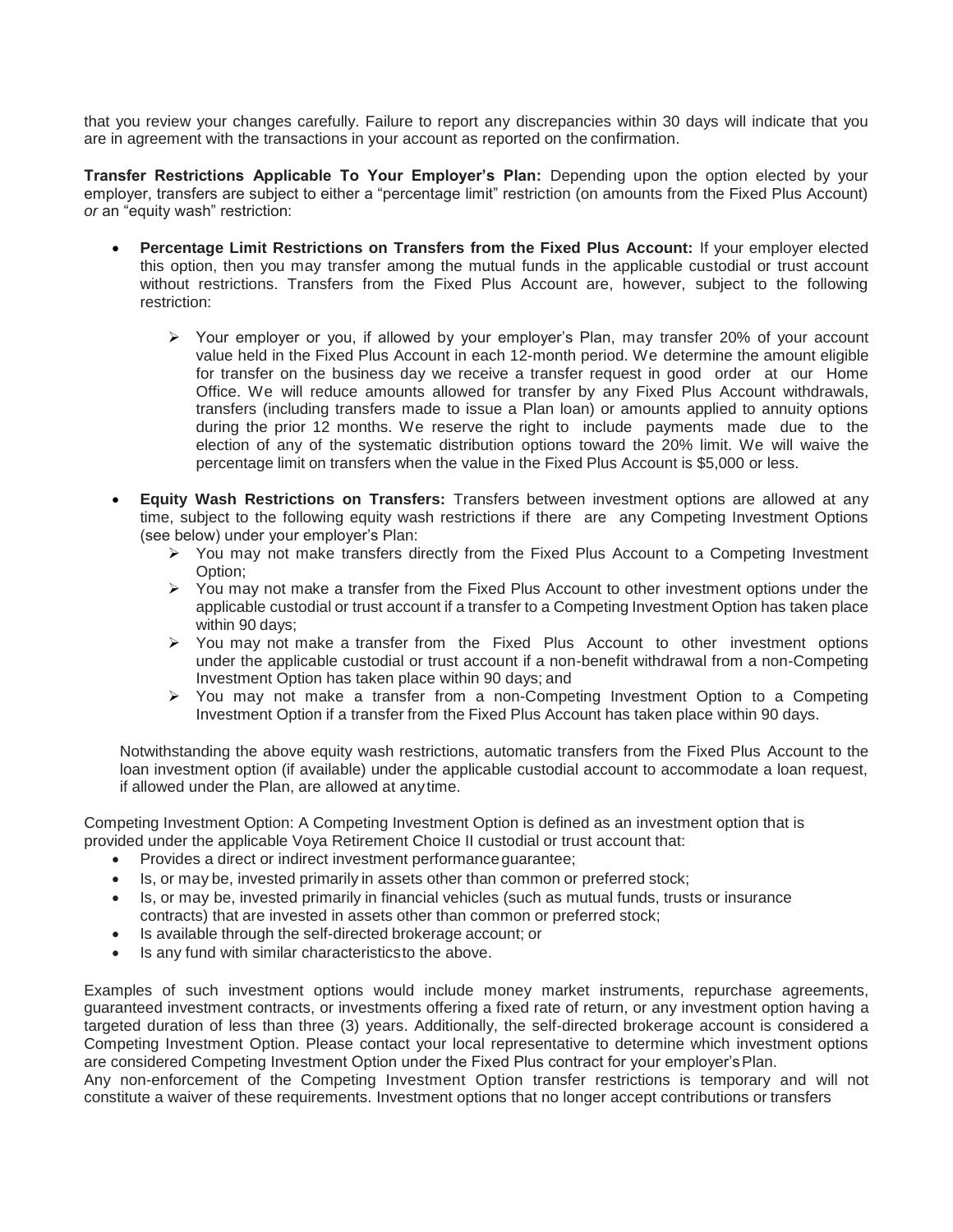are not considered to be Competing Investment Options.

**403(b) Plans Only:** Transfers between amounts invested in the mutual funds held under a 403(b)(7) custodial account and amounts invested in the Fixed Plus contract's Fixed Plus Account will be processed pursuant to applicable contract exchange rules established under the Code and regulations, and your employer's plan document.

#### **WITHDRAWALS**

**Withdrawals for Benefits:** *Under the Program, you may make withdrawals from the Fixed Plus Account or any other investment options under the applicable custodial or trust account to pay "benefits" at any time*. Benefits are payments to you under the terms of your employer's Plan as allowed by the Code for the following reasons, as applicable: retirement, death, disability, loan (if allowed under the Plan), in-service withdrawals after age 59½<sup>2</sup>, separation from service (not including a severance from employment that would not otherwise qualify as a separation from service), financial hardship or unforeseeable emergency (for 457(b) governmental plans), purpose of purchasing service credits (for 457(b) Governmental plans) and in-service distribution. Available benefit payments will vary based on Plan provisions and applicable Code restrictions and requirements. The plan sponsor may direct the Company to place a withdrawal restriction on your account in the event of receipt of a domestic relations order or any other type of court order or regulatory document that asserts a claim to benefits.

*Non-Benefit* **Withdrawal Restrictions Applicable To Your Employer's Plan:** Depending upon the option elected by your employer, non-benefit withdrawals are subject to either a "percentage limit" restriction (on amounts from the Fixed Plus Account) *or* an "equity wash"restriction:

- **Percentage Limit Restrictions on** *Non-benefit* **Withdrawals from the Fixed Plus Account:** If your employer elected this option, you may withdraw money from the mutual funds in the applicable custodial or trust account without restrictions (subject to applicable Plan and Code provisions). Withdrawals from the Fixed Plus Account are, however, subject to the followingrestrictions:
	- **Partial Withdrawals from the Fixed Plus Account:** Your employer or you, if allowed by your Plan, may withdraw up to 20% of your account value held in the Fixed Plus Account in each 12 month period. We determine the amount eligible for withdrawal on the business day we receive a withdrawal request in good order at our Home Office. We will reduce amounts allowed for withdrawal by any Fixed Plus Account withdrawals, transfers (including transfers made to issue a Plan loan) or amounts used to purchase annuity payments during the prior 12 months. We reserve the right to include payments made due to the election of any of the systematic distribution options toward the percentage limit.

**Waiver of 20% Percentage Limit On Partial Withdrawals.** We will waive the percentage limit on p a r t i a l withdrawals when the partial withdrawal is made in accordance with any of the conditions listed in **Appendix A**.

 **Full Withdrawals from the Fixed Plus A**ccount: Your employer or you, if allowed by your Plan, may request a full withdrawal of your account value held in the Fixed Plus Account. Full withdrawals from the Fixed Plus Account will be paid out in five annual payments. Once a request is received for a full withdrawal, no further withdrawals, loans, or transfers will be permitted. The first payment would be 20% of the value in the Fixed Plus Account as of the business day we receive your request in good order, reduced by the amount, if any, transferred (including transfers made to issue a Plan loan), withdrawn, taken as a systematic distribution option, or used to purchase Annuity payments during the past 12 months. Subsequent payments, made on annual intervals of the first payment, would be in the amounts of 25%, 33%, 50% and 100% of the balance on the respective dates. Your request may be cancelled at any

 $<sup>2</sup>$  Not applicable to 457(b) plans</sup>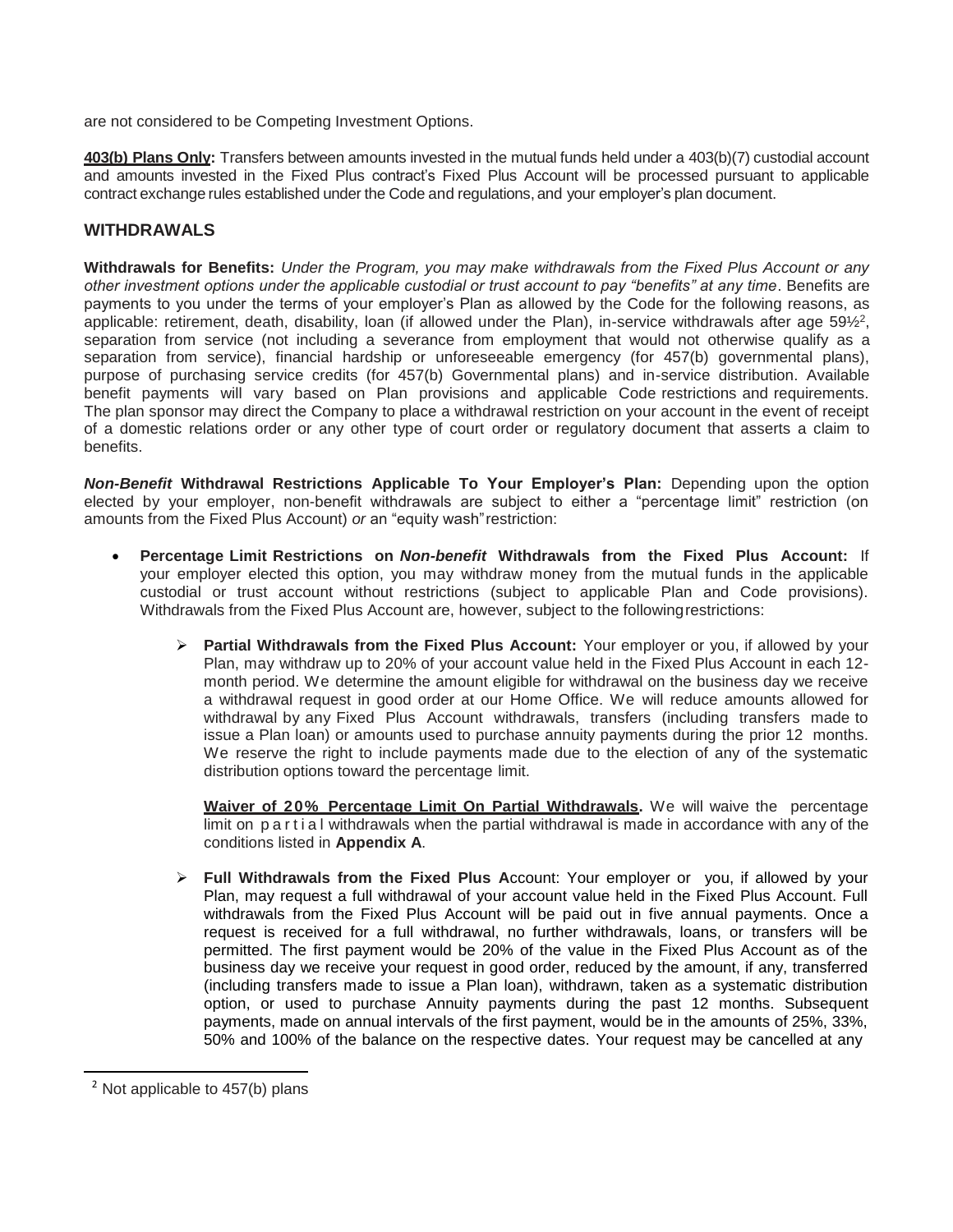time before the end of the five-payment period. If any contributions are received to your account at any time during the five-year payment period, the full withdrawal will be cancelled and your Fixed Plus account installment payments will cease. If your full withdrawal is cancelled (either by your request or due to receipt of a contribution to your Account), a new five-year payment period will begin upon any future full withdrawal from your Account. Additional information on Fixed Plus withdrawal provisions is available in your contract prospectus or contract information booklet."

**Waiver of Percentage Limit On Full Withdrawals.** We will waive the restrictions on full withdrawals when the withdrawal is made in accordance with any of the conditions listed in **Appendix B**.

- **Equity Wash Restrictions on** *Non-benefit* **Withdrawals:** If your employer elected this option, nonbenefit withdrawals are subject to the following restrictions:
	- $\triangleright$  You may not make non-benefit withdrawals from the Fixed Plus Account.
	- $\triangleright$  You may not make a non-benefit withdrawal from a non-Competing Investment Option if a transfer from the Fixed Plus Account has taken place within 90 days.

**In addition to the** *non-benefit* **limits or restrictions described (percentage limit** *or* **equity wash), the Internal Rev enue Code (" Code") and/ or your employer's Plan may also have specific limits on withdrawals**. Please refer to your summary plan description, if applicable, or contact your employer's benefits office for further information.

**403(b) Withdrawal Restrictions:** The Code places restrictions on withdrawals from a 403(b)(1) tax-deferred annuity and a 403(b)(7) mutual fund account, which are required to be specifically set forth in the applicable annuity contract or mutual fund custodial account agreement. The Code generally prohibits withdrawals from 403(b) accounts prior to death, disability, attainment of age 59 ½, severance from employment or financial hardship (account earnings are not generally available due to hardship). These restrictions do not include contract exchanges to other investment alternatives under your employer's 403(b) plan, transfers made to another employer's 403(b) plan, or to transfers made to a governmental defined benefit plan to purchase service credits unless further restricted by your employer's 403(b) written plan.

**Employer-Directed Full Withdrawal Rules:** If the employer controls the Fixed Plus contract and requests a full withdrawal from the Program, the account balances of the mutual funds held in the custodial or trust account will be paid immediately in accordance with the written direction of the employer. However, with regard to the Fixed Plus contract, we will pay amounts held in the Fixed Plus Account in accordance with the following Extended Payout Provision or a Market Value Adjustment described in **Appendix C: Payment of the Fixed Account Value upon Withdrawal Surrenders Initiated by the Plan Sponsor**. Check with your employer if you have questions concerning an employer-directed full withdrawal.

**Extended Payout Provision:** If the employer requests a full withdrawal from the Program as described above, the Company will pay any amounts held in the Fixed Plus Account, with interest, in five annual payments that will be equal to:

- One-fifth of the value in the Fixed Plus Account as of the business day we receive the withdrawal request in good order at our Home Office reduced by the amount, if any, transferred (including transfers made to issue a Plan loan), withdrawn, or used to purchase annuity payments during the prior 12 months (we reserve the right to reduce the amount available by deducting any amount withdrawn under a systematic distribution option); then,
- One-fourth of the remaining amount 12 months later; then,
- One-third of the remaining amount 12 months later;then,
- One-half of the remaining amount 12 months later;then,
- The balance of the value in the Fixed Plus Account 12 months later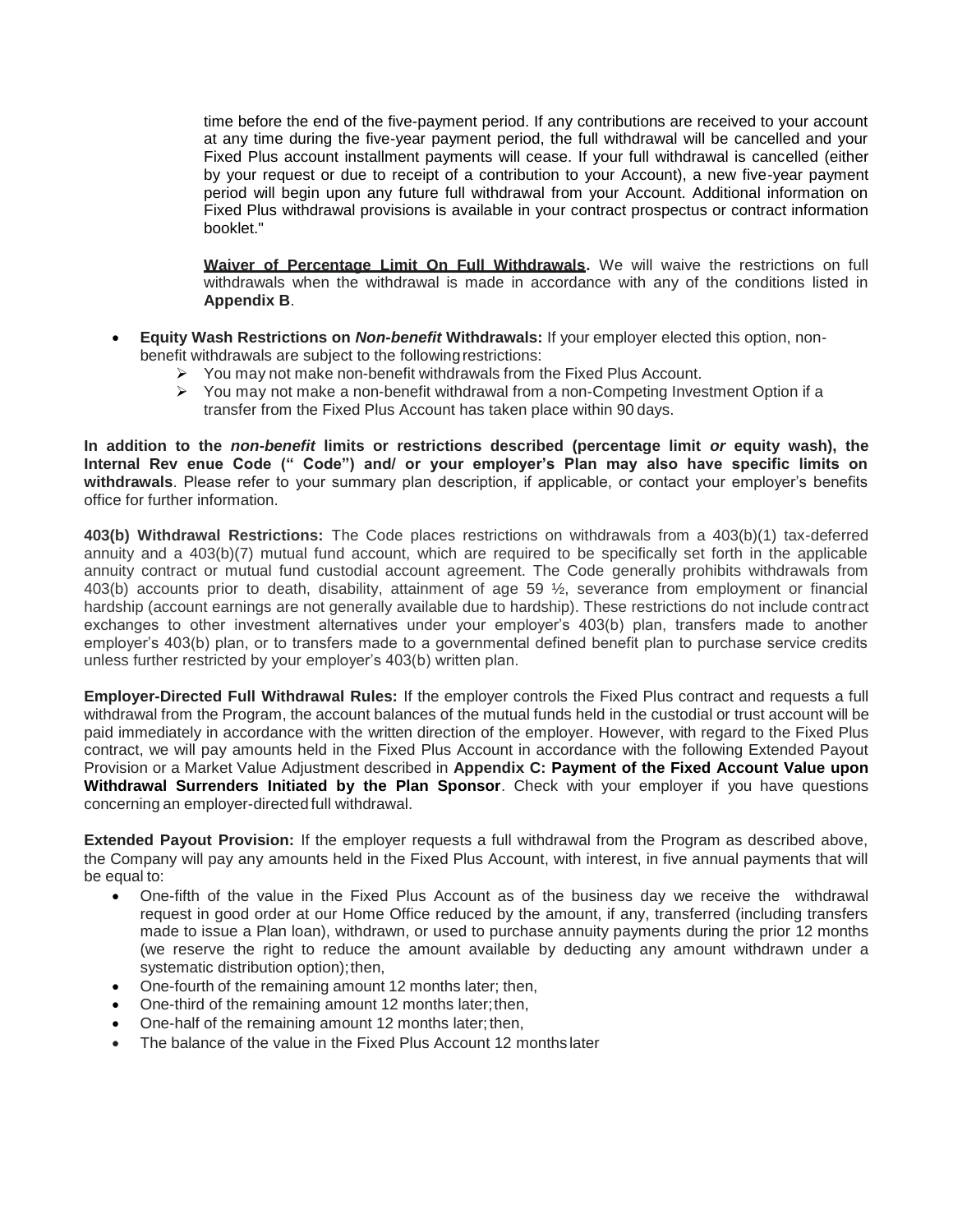### **REQUIRED PAYMENTS**

Generally, you must begin receiving periodic benefit payments by April 1 of the calendar year following the calendar year in which you attain age 72 (age 70½ if born before July 1, 1949), or such later age as may be allowed by law and under the terms of the plan. You must request required payments in accordance with the minimum distribution requirements within the required timeframes, or you could be subject to IRS penalties.

#### **FIXED PLUS CONTRACT - DEATH BENEFIT**

In the event of your death, the Fixed Plus contract provides a death benefit, payable to the beneficiary named under the contract (contract beneficiary). When your employer controls the group fixed annuity contract, your employer is the contract beneficiary, but may direct that we make any payments to the beneficiary you name under the Plan (Plan beneficiary). When your employer does not control the contract (voluntary plans), you designate the name of the beneficiary.

#### **SYSTEMATIC DISTRIBUTION OPTIONS ("SDO")**

We may offer one or more distribution options under which we make regularly scheduled automatic partial distributions of your account value. To request a SDO, you must complete a SDO election form and forward it to our Home Office.

#### **FIXED PLUS CONTRACT- ANNUITY PAYMENT OPTIONS**

While the Company may make other options available, the following annuity payment options (if allowed by your employer's Plan) are currently offered on amounts maintained in the Fixed Plus contract:

#### **Non-Lifetime Option:**

 **Payments for a Stated Period** - periodic payments made for a fixed period of years (no fewer than 5 years, but no more than 30 years or as otherwise specified in the Fixed Plus contract). If you die before receiving all the payments, your beneficiary can choose either to receive the remaining periodic payments or to have the present value of the payments in a lump sum.

Note: This must be an irrevocable election (no withdrawals or changes may be made).

#### **Single Lifetime Options:**

- **Life Income**  periodic payments made for as long as youlive.
- **Life Income with Guaranteed Payments**  periodic payments made for as long as you live with a specified minimum number of payments guaranteed (no fewer than 5 years, but no more than 30 years or as otherwise specified in the Fixed Plus contract). If you die before the end of the guarantee period, payments will continue to your beneficiary for the remainder of the guarantee period.

#### **Joint Lifetime Option:**

**Life Income Based Upon Two Lives** - periodic payments made for as long as you and a second annuitant live. You may further elect from among the following options:

- 100% of the payment to continue to thesurvivor;
- 66⅔% of the payment to continue to the survivor;
- 50% of the payment to continue to the survivor;
- 100% of the payment to continue after the first death with payments guaranteed to the beneficiary after the second death for a period of years; the number of years in the payment period must fall within the range of at least 5 years to no more than 30 years, or as otherwise specified in the Fixed Plus contract; or
- 100% of the payment amount to continue at the death of the specified second annuitant and 50% of the payment amount to continue at the death of the specified annuitant.

Note: All Single and Joint Lifetime options are irrevocable elections (no withdrawals or changes may be made) regardless of the investment option(s) selected.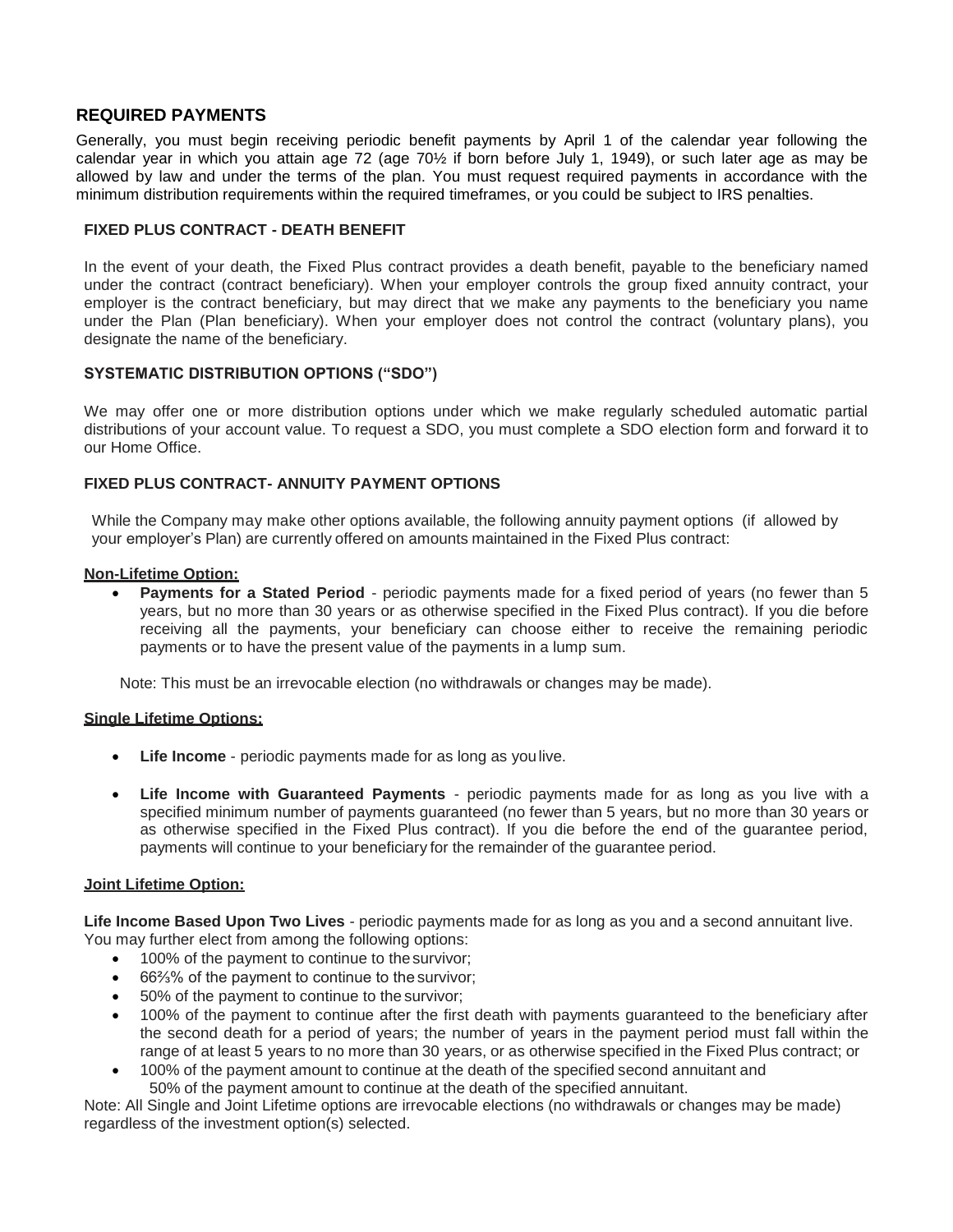In no event may annuity payments extend beyond (a) your life; (b) the lives of you and your beneficiary; (c) any certain period greater than your life expectancy; or (d) any certain period greater than the joint life expectancies of you and your beneficiary. In addition, when your payments start, your age plus the number of years for which payments are guaranteed cannot exceed that permitted by the Code minimum distribution regulations.

## **SUSPENSION OF FINANCIAL TRANSACTIONS OR PAYMENT DELAY**

In accordance with applicable federal securities laws and regulations, we reserve the right to suspend financial transactions or postpone payments during times when the following situations occur:

- The New York Stock Exchange ("NYSE") is closed or trading on the NYSE is restricted; or
- The U.S. Securities and Exchange Commission ("SEC") determines that a market emergency exists or restricts trading for the protection of investors.

The Company, under certain emergency conditions, may also defer any payment from the Fixed Plus Account for a period of up to 6 months (unless not allowed by state law), or as provided by federal law.

### **FEDERAL TAX INFORMATION**

Under federal tax law, qualified retirement Plan contributions and investment earnings are not taxable until they are distributed.\* Taxation occurs when amounts are paid from the Program funding the Plan to participants (or their beneficiaries). The Program, including the Fixed Plus contract, is not necessary for this favorable tax treatment.

Federal tax rules limit contributions to and distributions from the Program:

- **Contributions -** In order to be excludable from gross income for federal income tax purposes, total annual contributions are limited by the Internal Revenue Code; and
- **Distributions -** Certain tax rules limit eligibility to distributions from the Program and dictate when minimum distributions must begin. We report the gross and taxable portions of all distributions to the IRS. Any taxable distributions are generally subject to withholding. Federal income tax withholding rates vary in accordance with the type of distribution and the recipient's tax status.

Note that there may be other circumstances that trigger taxability under the Plan, including, but not limited to, loan defaults. **You should consult with a tax and/or legal adviser about the effect of federal income tax laws, state tax laws or any other tax laws affecting the Program or any transactions involving the Program.**

#### **IRS Circular 230 Disclosure: These materials are not intended to be used to avoid tax penalties, and were prepared to support the promotion or marketing of the matter addressed in this booklet.**

\*After-tax contributions and applicable earnings from Roth sources, if available, will not be taxable provided they meet the qualified Roth distribution criteria.

#### **Taxation of the Company**

We are taxed as a life insurance company under the Tax Code. The separate account is not a separate entity from us. Therefore, it is not taxed separately as a "regulated investment company" but is taxed as part of the Company.

We automatically apply investment income and capital gains attributable to the separate account to increase reserves under the contracts. Because of this, under existing federal tax law we believe that any such income and gains will not be taxed. Because we do not expect that we will incur any federal income tax liability attributable to the separate account we do not intend to make any provision for such taxes. However, changes in the tax laws and/or in their interpretation may result in our being taxed on income or gains attributable to the separate account. In this case we may impose a charge against a separate account (with respect to some or all of the contracts) to set aside provisions to pay such taxes. We may deduct this amount from the separate account, including from your contract value invested in the subaccounts.

In calculating our corporate income tax liability, we may claim certain corporate income tax benefits associated with the investment company assets, including separate account assets, which are treated as Company assets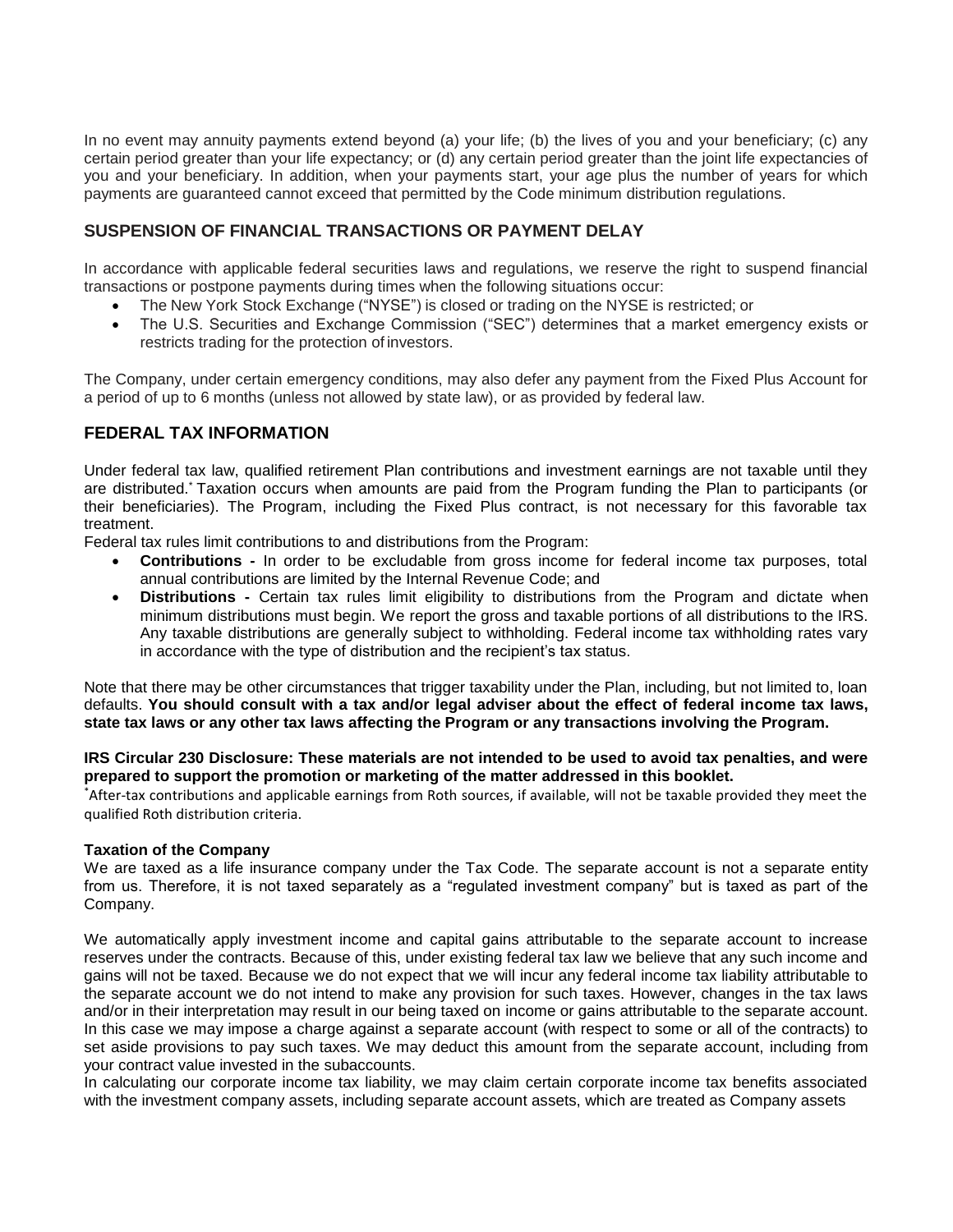under applicable income tax law. These benefits may reduce our overall corporate income tax liability. Under current law, such benefits include foreign tax credits and corporate dividends received deductions. We do not pass the tax benefits to the holders of the separate account because (i) the contract owners are not the owners of the assets generating these benefits under applicable income tax law and (ii) we do not currently include Company income taxes in the tax charges you pay under the contract. We reserve the right to change these tax practices.

## **ANTI-MONEY LAUNDERING**

In order to protect against the possible misuse of our products in money laundering or terrorist financing, we have adopted an anti-money laundering program satisfying the requirements of the USA PATRIOT Act and other current anti-money laundering laws. Among other things, this program requires us, our agents and customers to comply with certain procedures and standards that will allow us to verify the identity of the sponsoring organization and that contributions and loan repayments are not derived from improper sources.

Under our anti-money laundering program, we may require customers, and/or beneficiaries to provide sufficient evidence of identification, and we reserve the right to verify any information provided to us by accessing information databases maintained internally or by outside firms.

We may also refuse to accept certain forms of payments or loan repayments (traveler's cheques, cashier's checks, bank drafts, bank checks and treasurer's checks, for example) or restrict the amount of certain forms of payments or loan repayments (money orders totaling more than \$5,000, for example). In addition, we may require information as to why a particular form of payment was used (third party checks, for example) and the source of the funds of such payment in order to determine whether or not we will accept it. Use of an unacceptable form of payment may result in us returning the payment to you.

**Applicable laws designed to prevent terrorist financing and money laundering might, in certain circumstances, require us to block certain transactions until authorization is received from the appropriate regulator. We may also be required to provide additional information about you and your policy to government regulators.**

Our anti-money laundering program is subject to change without notice to take account of changes in applicable laws or regulations and our ongoing assessment of our exposure to illegal activity.

#### **ORDER PROCESSING**

In certain circumstances, we may need to correct the pricing associated with an order that has been processed. In such circumstances, we may incur a loss or receive a gain depending upon the price of the fund when the order was executed and the price of the fund when the order is corrected. Losses may be covered from our assets and gains that may result from such order correction will be retained by us as additional compensation associated with order processing.

#### **UNCLAIMED PROPERTY**

Every state has some form of unclaimed property laws that impose varying legal and practical obligations on insurers and, indirectly, on contract owners, participants, insureds, beneficiaries and other payees of proceeds. Unclaimed property laws generally provide for escheatment to the state of unclaimed proceeds under various circumstances.

Contract owners and participants are urged to keep their own, as well as their beneficiaries' and other payees', information up to date, including full names, postal and electronic media addresses, telephone numbers, dates of birth, and Social Security numbers. Such updates should be communicated to us at the toll free phone number found in your enrollment material.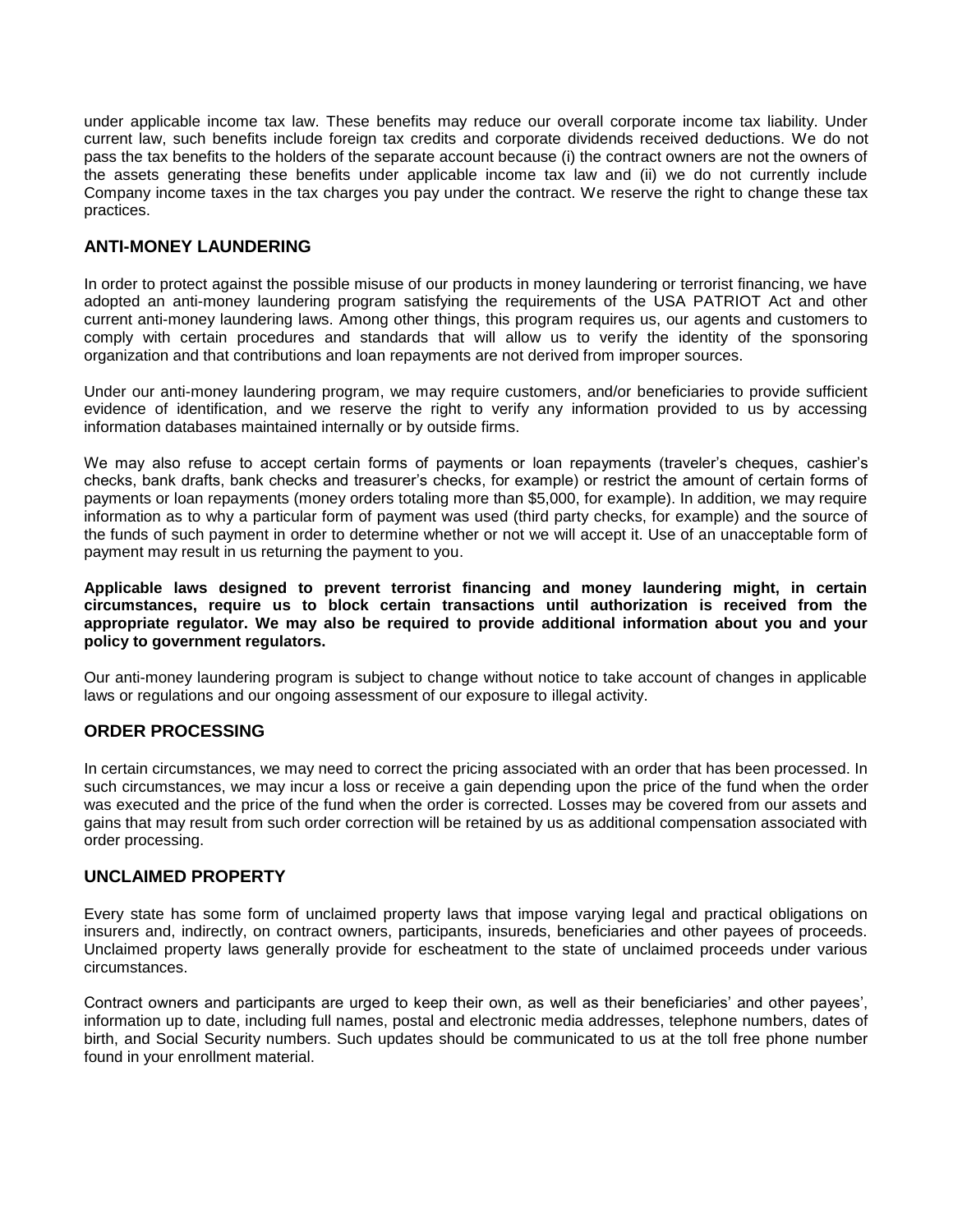#### **CYBER SECURITY**

Like others in our industry, we are subject to operational and information security risks resulting from "cyberattacks", "hacking" or similar illegal or unauthorized intrusions into computer systems and networks. These risks include, among other things, the theft, misuse, corruption and destruction of data maintained online or digitally, denial of service attacks on websites and other operational disruption and unauthorized release of confidential customer information. Although we seek to limit our vulnerability to such risks through technological and other means and we rely on industry standard commercial technologies to maintain the security of our information systems, it is not possible to anticipate or prevent all potential forms of cyber-attack or to guarantee our ability to fully defend against all such attacks. In addition, due to the sensitive nature of much of the financial and similar personal information we maintain, we may be at particular risk for targeting.

Cyber-attacks affecting us, any third party administrator, the underlying funds, intermediaries and other affiliated or third-party service providers may adversely affect us and your account value. For instance, cyber-attacks may interfere with our processing of contract transactions, including the processing of orders from our website or with the underlying funds, impact our ability to calculate Accumulation Unit Values, cause the release and possible destruction of confidential customer or business information, impede order processing, subject us and/or our service providers and intermediaries to regulatory fines and financial losses and/or cause reputational damage. Cyber security risks may also affect the issuers of securities in which the underlying funds invest, which may cause the funds underlying your contract to lose value. There can be no assurance that we or the underlying funds or our service providers will avoid losses affecting your contract that result from cyber-attacks or information security breaches in the future.

## **QUESTIONS: CONTACTING THE COMPANY**

For answers to questions about the Program, to request additional information, including fund prospectuses, or to contact us for any other reason, please call:

- Plan Sponsors: Please call Plan Sponsor Services toll-free at 888-410-9482.
- Participants: Please call the Retirement Readiness Service Center toll-free at 800-584-6001.

Alternatively, please write us at:

Voya Retirement Insurance and Annuity Company One Orange Way Windsor, CT 06095-4774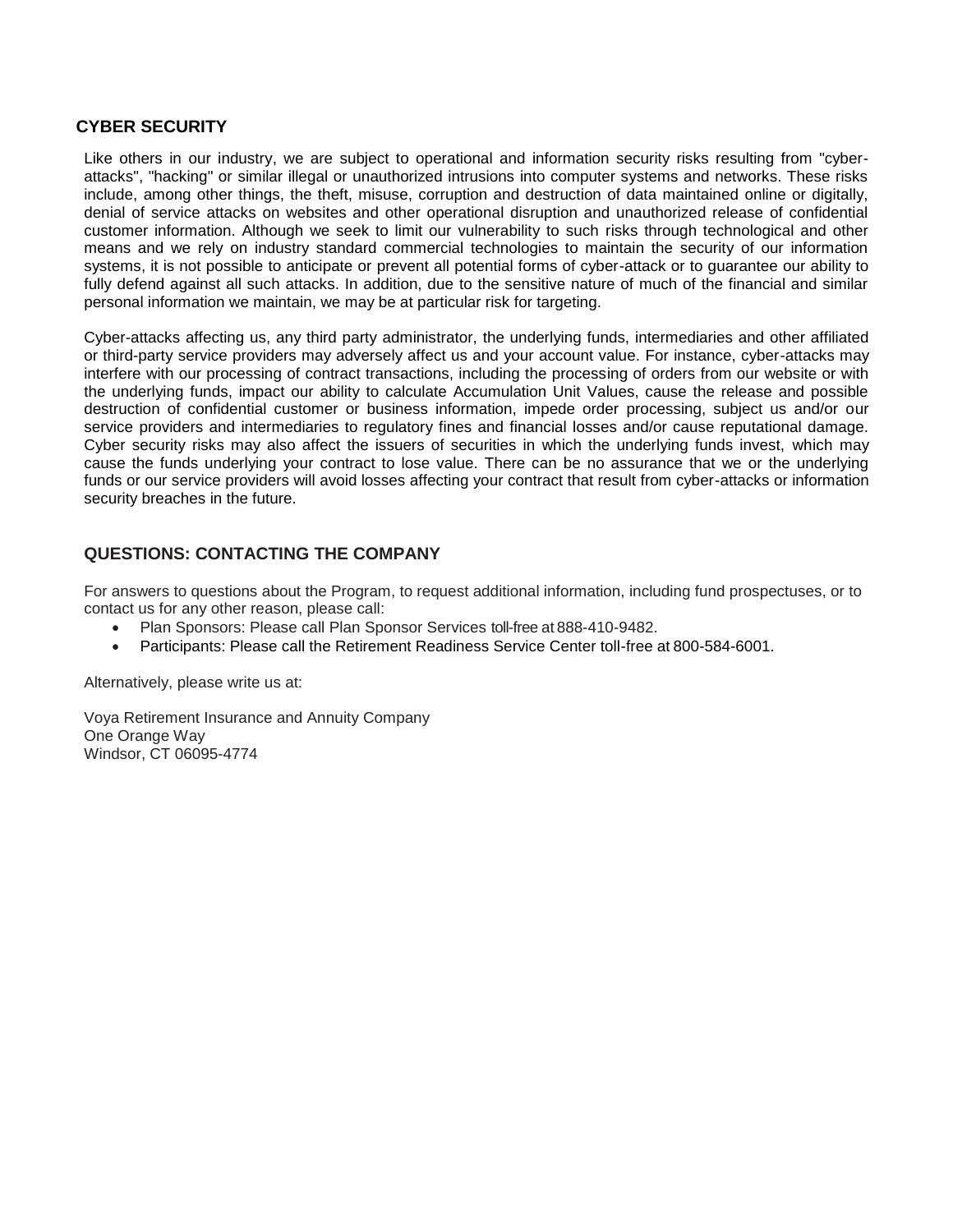## **APPENDIX A**

#### **Waiver of the 20% Limit in a 12-Month Period for Partial Withdrawals from the Voya Fixed Plus Account**

This Appendix A applies if your employer elected the percentage limit restriction as described in WITHDRAWALS. In some circumstances, partial withdrawals from the Voya Fixed Plus ("Fixed Plus") Account may be limited to no more than 20% of your account value held in the Fixed Plus Account in each 12-month period. Generally, the percentage limit does not apply to any benefit-related partial withdrawals (as discussed under WITHDRAWALS). In accordance with the Fixed Plus contract, we will also waive the percentage limit when the partial withdrawal is associated with any of the following specific conditions (applicable to all plans unless otherwise indicated):

- 1. Due to your death before annuity payments begin and paid within six months of your death (exception applies to only one partial withdrawal).
- 2. To purchase annuity

payments.

3. Due to other conditions as the Company may allow without discrimination. Currently these

- include: (a) When you separate from service with your employer\*, andwhen:
	- Separation from service is documented in a form acceptable to us;
	- The amount is paid directly to you or as a direct rollover (if permitted by the Code) to another Code Section 403(b), 401, or governmental 457(b) plan or an Individual Retirement Annuity or an Individual Retirement Account designated by you; and
	- The amount paid for all withdrawals due to separation from service during the previous 12 months does not exceed 20% of the average value of the Fixed Plus Account held under the Fixed Plus contract during that period.
		- Note on severance and separation: A *waiver* of the Fixed Plus Account withdrawal limit does not

apply if it is due to a severance from employment that does not otherwise qualify as a separation from service. Although it may not result in the waiver described in this appendix, the Code does permit certain distributions upon a severance from employment.

- (b) Due to a plan loan taken in accordance with the terms of the plan, and in accordance with the loan procedures.
- (c) For all plans except 457(b) plans and governmental 401(a) plans: Due to financial hardship as defined in the Code, and when:
	- If applicable, the financial hardship is certified by your employer or its authorized designee;
	- The amount is paid directly to you, and
	- The amount paid for all withdrawals due to financial hardship during the previous 12 months does not exceed 20% of the average value of the Fixed Plus Account held under the Fixed Plus contract during that period.
- (d) For 457(b) plans only:

Due to an unforeseeable emergency as defined in the Code, and when:

- The unforeseeable emergency is certified by your employer or its authorized designee;
- The amount is paid directly to you, and
- The amount paid for all withdrawals due to an unforeseeable emergency during the previous 12 months does not exceed 10% of the average value of the Fixed Plus Account held under the Fixed Plus contract during that period.

## (e) For 457(b) and governmental 401(a) plans

only:

For an in-service distribution permitted by the plan, and when:

- The in-service distribution is certified by your employer or its authorized designee;
- The amount is paid directly to you, and
- The amount paid for all withdrawals due to a permitted in-service distribution during the previous 12 months does not exceed 10% of the average value of the Fixed Plus Account held under the Fixed Plus contract during that period.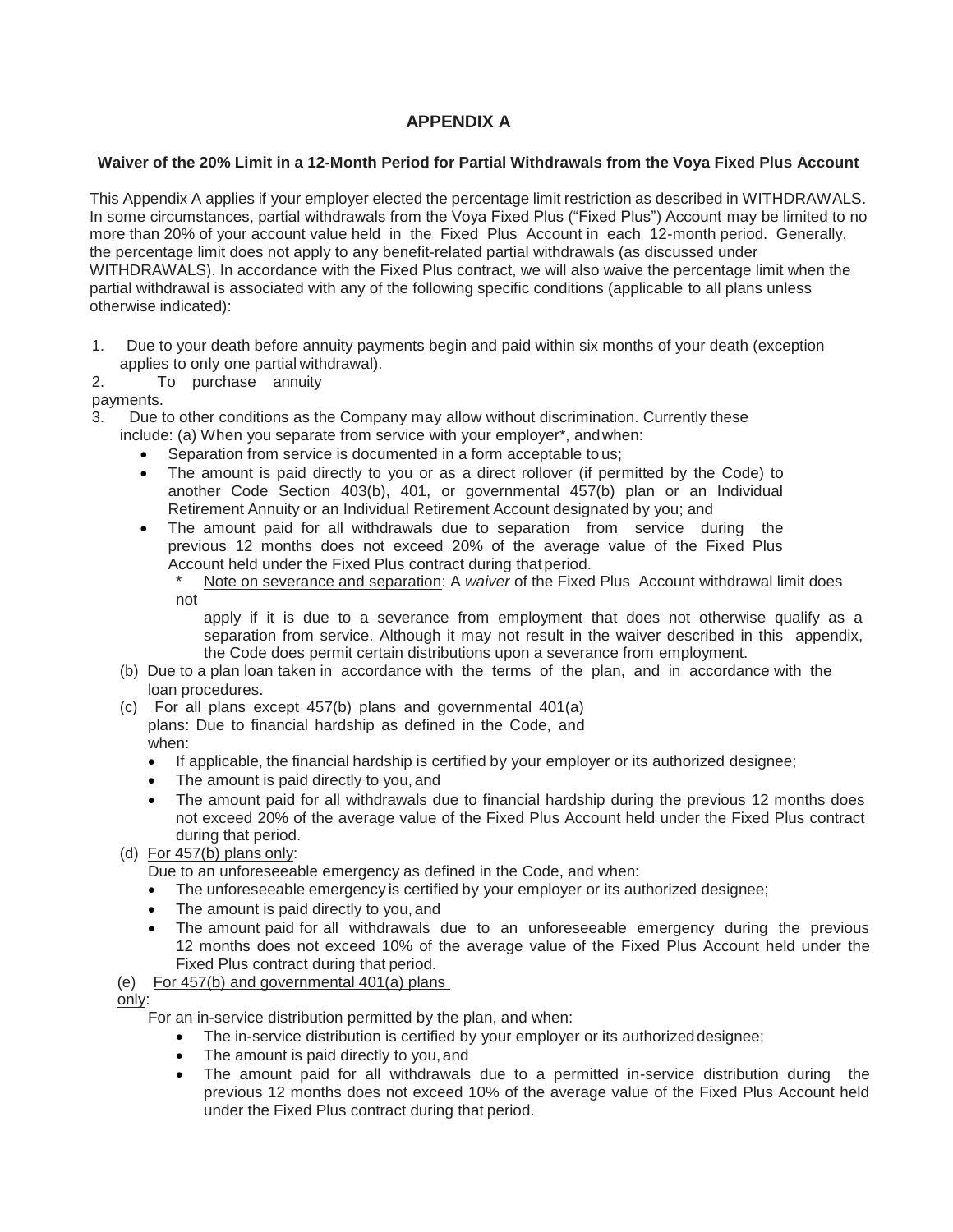## **APPENDIX B**

#### **Waiver of the Restrictions on Full Withdrawals from the Voya Fixed Plus Account**

This Appendix B applies if your employer elected the percentage limit restriction as described in WITHDRAWALS.

In some circumstances, full withdrawals from the Voya Fixed Plus (Fixed Plus) Account may be paid out in five annual payments. Generally, this restriction does not apply to any benefit-related withdrawal (as discussed under WITHDRAWALS). In accordance with the Fixed Plus contract, we will also waive this restriction when the full withdrawal is associated with any of the following specific conditions (applicable to all plans unless otherwise indicated):

- 1. When the amount in the Fixed Plus Account is \$5,000 or less and during the previous 12 months no amounts have been withdrawn, transferred (including transfers made to issue a plan loan), or used to purchase annuity payments.
- 2. Due to your death before annuity payments begin and paid within six months of your death.
- 3. To purchase annuity payments on a life-contingent basis or for a stated period.
- 4. If contributions have not been made for a period of two full years and the guaranteed monthly benefit under the annuity options would be less than \$20 per month and, at the Company's option, your account is being terminated.
- 5. When you separate from service with your employer\*, and when:
	- Separation from service is documented in a form acceptable to us;
	- The amount is paid directly to you or as a direct rollover (if permitted by the Code) to another Code Section 403(b), 401, or governmental 457(b) plan or an Individual Retirement Annuity or an Individual Retirement Account designated by you; and
	- The amount paid for all withdrawals due to separation from service during the previous 12 months does not exceed 20% of the average value of the Fixed Plus Account held under the group fixed annuity contract (the Fixed Plus contract) during that period.
		- \* Note on severance and separation: A *waiver* of the Fixed Plus Account withdrawal limit does not apply if it is due to a severance from employment that does not otherwise qualify as a separation from service. Although it may not result in the waiver described in this appendix, the Code does permit certain distributions upon a severance from employment.
- 6. For all plans except 457(b) plans and governmental 401(a) plans:

Due to financial hardship as defined in the Code, and when:

- If applicable, the financial hardship is certified by your employer or its authorized designee;
- The amount is paid directly to you, and
- The amount paid for all withdrawals due to financial hardship during the previous 12 months does not exceed 20% of the average value of the Fixed Plus Account held under the Fixed Plus contract during that period.

## 7. For 457(b) plans only:

Due to an unforeseeable emergency as defined in the Code, and when:

- The unforeseeable emergency is certified by your employer or its authorized designee;
- The amount is paid directly to you, and
- The amount paid for all withdrawals due to an unforeseeable emergency during the previous 12 months does not exceed 10% of the average value of the Fixed Plus Account held under the Fixed Plus contract during that period.

## 8. For 457(b) and governmental 401(a) plans:

For an in-service distribution permitted by the plan, and when:

- The in-service distribution is certified by your employer or its authorized designee;
- The amount is paid directly to you, and
- The amount paid for all withdrawals due to an in-service distribution during the previous 12 months does not exceed 10% of the average value of the Fixed Plus Account held under the Fixed Plus contract during that period.